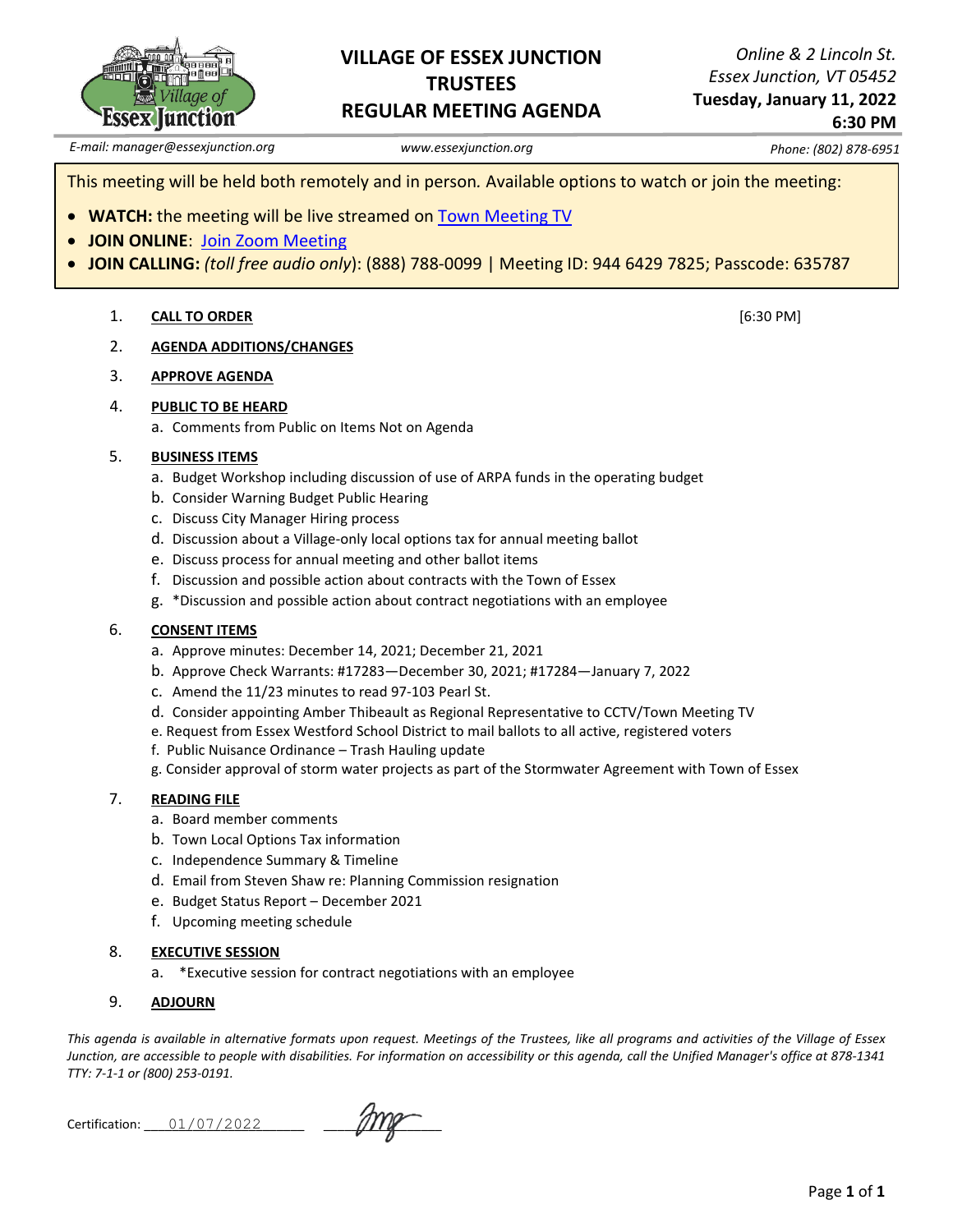# **VILLAGE OF ESSEX JUNCTION TRUSTEE MEETING MINUTES TUESDAY, JANUARY 11, 2022**

 **TRUSTEES:** Andrew Brown, President; Raj Chawla, Vice-President; Dan Kerin; Amber Thibeault; George Tyler.

 **ADMINISTRATION and STAFF:** Evan Teich, Unified Manager; Marguerite Ladd, Assistant Manager; Brad Luck, Recreation & Parks Director; Wendy Hysko, Brownell Library Director; Courtney Bushey, Finance Director; Sarah Macy, Finance Project Specialist.

 **OTHERS PRESENT**: Matt Carmolli, Annie Cooper, Patty Davis, Maureen Gillard, Genevieve Melle, Ken Signorello, Dennis Thibeault, Michael Thorne, Carmen Verasamy, Irene Wrenner, Bob, Resa M,

# **1. CALL TO ORDER**

Mr. Brown called the meeting of the Village Trustees to order at 6:30 PM.

# **2. AGENDA ADDITIONS/ CHANGES**

 None. 

# **3. APPROVE AGENDA**

No changes, thus no approval required.

# **4. PUBLIC TO BE HEARD**

 Ms. Melle thanked the Board for their hard work towards becoming an independent municipality. 

# **5. BUSINESS ITEMS**

## **a. Budget Workshop including discussion of use of ARPA funds in the operating budget**

 Ms. Macy said that three changes have been made to the budget since Budget Day, which include the utilization of excess fund balance and the addition of funds for both the IT contract and the City Manager search. The budget represents a 12.2% increase in expenditures from the current fiscal year. She pointed out several budgeted staffing changes, as well as fire department pay structure changes. Mr. Luck asked the Board if they were interested in using AARPA funds for capital projects, including renovations to Lincoln Hall. Mr. Luck noted several line items that he proposed to reduce by spending the funds using money from the current fiscal year. Mr. Brown said that the current increase is more than typical, and this is primarily due to the impact of untangling Village departments from their Town counterparts. Ms. Thibeault asked for clarification on the impact of utilizing AARPA funds, Ms. Macy said that this would reduce the impact on the tax burden considerably. Mr. Luck warned the Board that, should Essex Junction not become an independent municipality next year, they could see another large increase during the next budget cycle. Ms. Macy clarified that she had recently learned that all funds could be used for the provision of governmental services but said that she would not like to see ARRPA funds to be used to bring the tax levy increase down by previous levels. Mr. Teich also said that public input is recommended to be used to decide how to spend these funds. Mr. Luck encouraged the Board to consider funding for 2 Lincoln Street and said that FY 2023 is the optimal time to make changes to the building. The Board 46 decided to institute the Fire Department pay raise on January  $1<sup>st</sup>$ . No changes have been made to the Capital Fund since Budget Day, and Ms. Macy and Mr. Luck reviewed small changes to program and enterprise funds. By utilizing AARPA funds, the total tax increase will be 1.2%, with an approximate 10%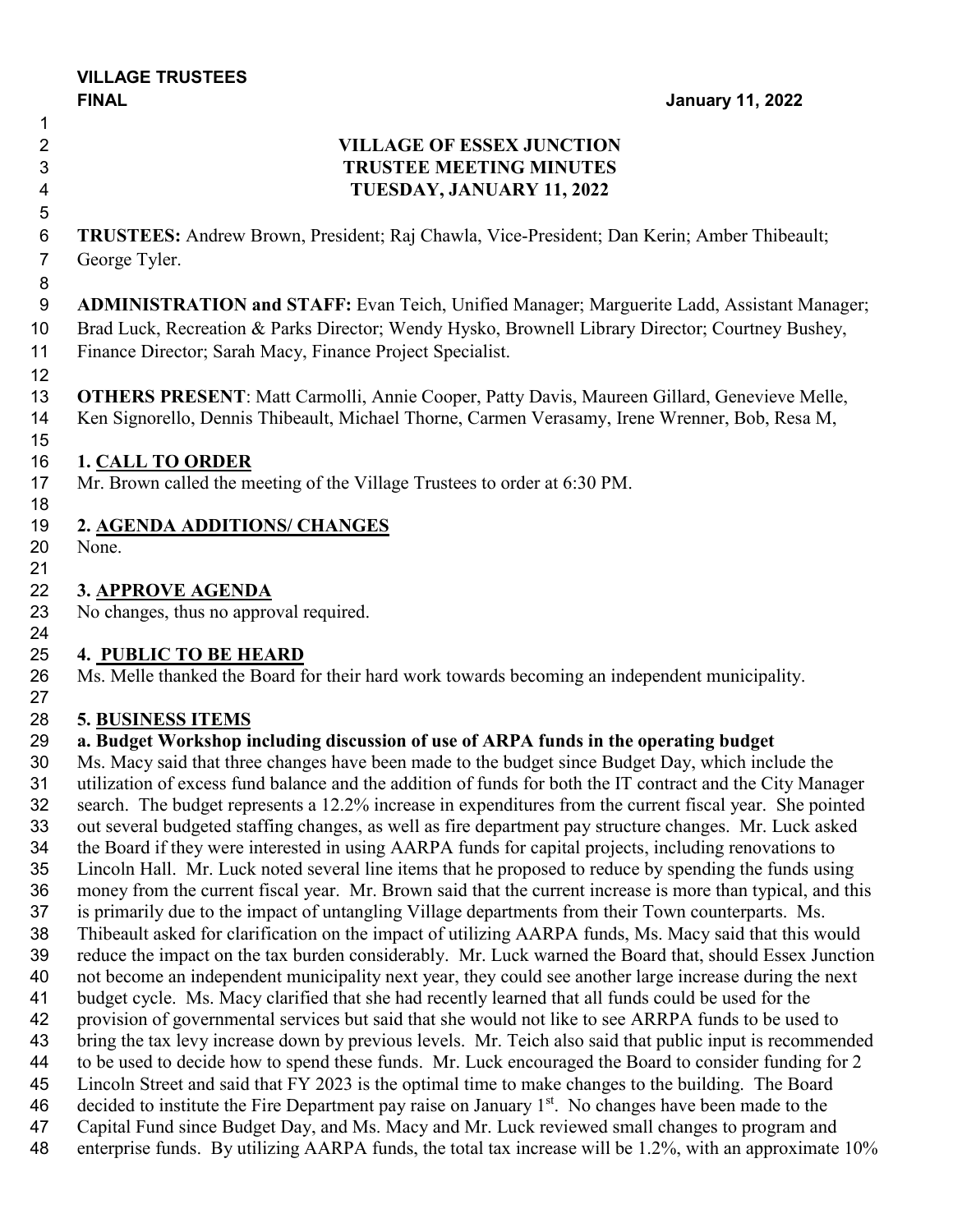## **VILLAGE TRUSTEES January 11, 2022 FINAL**

49 increase to water and sewer rates. The next budget discussion is scheduled for February  $8<sup>th</sup>$ . Mr. Luck asked for guidance regarding the website process from the Trustees.

# **b. Consider Warning Budget Public Hearing**

This discussion was tabled until the next meeting.

# **c. Discuss City Manager Hiring process**

 Mr. Luck said that he recommends creating a hiring planning committee, consisting of two Trustees, a youth, and members of the public. This committee will decide how the hiring process should occur, and what type of citizen input would be present in the process. Mr. Chawla encouraged the Board to consider having a representative from the Essex BEST committee on the hiring planning committee. Ms. Thibeault requested that the Board take into consideration the input of Village business owners who do not live in the Village, as well as non-citizen residents. Mr. Tyler said that a nine-member board seemed large and suggested a smaller size. He also encouraged the Board to put this process to see the results of the legislative process on independence and questioned the need for a youth seat. Mr. Chawla said that a larger Board will allow more residents to have input and encouraged diversity of the committee. Mr. Luck encouraged the Board to consider if they wanted to hire a manager should the legislature not approve the charter change. The Board discussed appropriate representation on the committee, as well as the ideal size.

 In public input, Ms. Melle encouraged the Board to do this process differently than in the past, and encouraged them to consider candidates besides, "old white men." She encouraged them to put their diversity initiatives into action. Mr. Brown said that he does not want the public to think that the Board was in any way disparaging the current manager, and that they are thankful for Mr. Teich's work in the community. Ms. Cooper and Ms. Verasamy said that youth representative is essential on this committee. Ms. Cooper said that her son developed leadership skills due to his service on boards in high school. Mr. Chawla encouraged the Board to be more inclusive when listing requirements for board service, and make sure that interest in a major criteria. Mr. Luck said that it is intended for this to be a community, grassroots led process. This is not a committee that represents the interests of the Trustees, but a committee that represents the interests of the public. Mr. Tyler said that there are certain skill requirements that a manager must have, and that not searching for a candidate who would meet these would be setting the candidate up to fail. Mr. Luck said that this committee would not be changing the job description but would be working more on the advertisement. He also spoke of the benefit of engaging youth in the decision-making process. The Board made the decision to seek out candidates for these roles.

# **d. Discussion about a Village-only local options tax for annual meeting ballot**

84 Mr. Brown said that the Selectboard has decided not to pursue a local options tax this year, and that he wanted to ask if the Trustees are interested in pursuing this for the Village. Mr. Teich explained that this 86 would be a 1% tax on sales, which could be further separated out by other catagories. He said that these 87 funds could be used for capital projects. Mr. Brown said that he is not looking for approval tonight, but for the Trustees questions and concerns about this issue. Ms. Thibeault asked for clarification of the timing of the tax, Mr. Teich said it would take several months for revenue to result from it. Ms. Thibeault also asked for clarification on how the shared zip code with the Town of Essex would impact this tax, Mr. Teich said that this is something that could be determined by the state utilizing GIS. Ms. Thibeault suggested that the Village provide FAQs on the local option tax to combat disinformation. The impact on CVE, including independent vendors at events, and concert sales was discussed, as well as online shopping. Mr. Teich said that he believes that a local option tax will help to take some of the tax burden away from residents and share it with others who do business in the community. Mr. Kerin cautioned the Board from relying on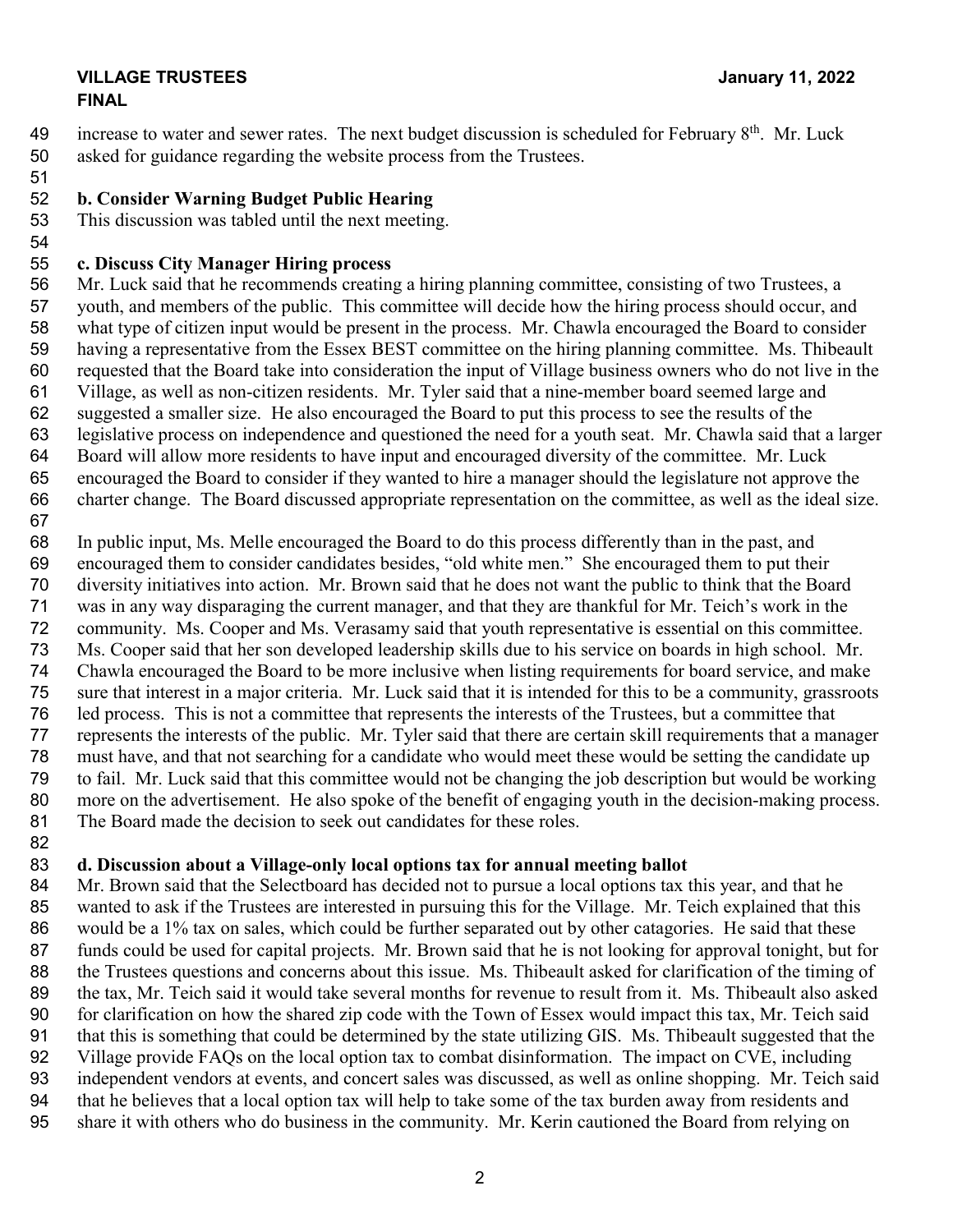## **VILLAGE TRUSTEES January 11, 2022 FINAL**

 such a tax. Mr. Brown said that he hopes that these questions can be answered at the next meeting, and then the Board can decide how to go forward at this time.

# **e. Discuss process for annual meeting and other ballot items**

 Mr. Teich said that he is expecting the state to pass legislation allowing municipal annual meetings to be virtual. Mr. Brown indicated his support for conducting the meeting in this fashion, as well as mailing ballots to registered voters. Mr. Tyler encouraged the Board to consider sending a newsletter to all households explaining the independence process. Mr. Luck asked the Trustees if there was an interest in increasing the fund balance threshold from 10% to a higher number, as well as if the Board would like to include cannabis sales on the Town meeting ballot. Mr. Brown indicated support for increasing the fund balance, providing that independence is approved by the legislature. Mr. Chawla encouraged the Board to include cannabis on their next agenda so that it can be discussed and added to the ballot.

## **f. Discussion and possible action about contracts with the Town of Essex**

- After making minor edits, the Board indicated their support for the documents. Mr. Luck will present the edited documents to the Selectboard at their meeting next week for approval.
- 

## **g. Discussion and possible action about contract negotiations with an employee**

- **Motion by ANDREW BROWN, second by GEORGE TYLER, to approve the separation agreement**
- **between the Town of Essex, Village of Essex Junction, and Evan Teich. Motion passed 5-0.**
- Mr. Brown thanked Mr. Teich for his hard work and service to the community.
- 

# **6. CONSENT ITEMS**

# **Motion by GEORGE TYLER, second by DAN KERIN to approve the consent agenda. Motion**

- **passed 5-0.**  Mr. Tyler expressed his thanks to Ms. Thibeault for volunteering to serve as the Regional Representative to CCTV/Town Meeting TV.
- **a. Approve minutes: December 14, 2021; December 21, 2021**
- **b. Approve Check Warrants: #17283—December 30, 2021; #17284—January 7, 2022**
- **c. Amend the 11/23 minutes to read 97-103 Pearl St.**
- **d. Consider appointing Amber Thibeault as Regional Representative to CCTV/Town Meeting TV**
- **e. Request from Essex Westford School District to mail ballots to all active, registered voters**
- **f. Public Nuisance Ordinance – Trash Hauling update**
- **g. Consider approval of storm water projects as part of the Stormwater Agreement with Town of Essex**
- 

# **7. READING FILE**

**a. Board member comments**: Mr. Brown thanked the Public Works Department for their hard work

 clearing snow and ice on Christmas. Mr. Tyler thanked Mr. Shaw for his service on the Planning Commission.

- **b. Town Local Options Tax information**
- **c. Independence Summary & Timeline**
- **d. Email from Steven Shaw re: Planning Commission resignation**
- **e. Budget Status Report – December 2021**
- **f. Upcoming meeting schedule**
- 
- **8. EXECUTIVE SESSION**
- 143 a. Executive session for contract negotiations with an employee